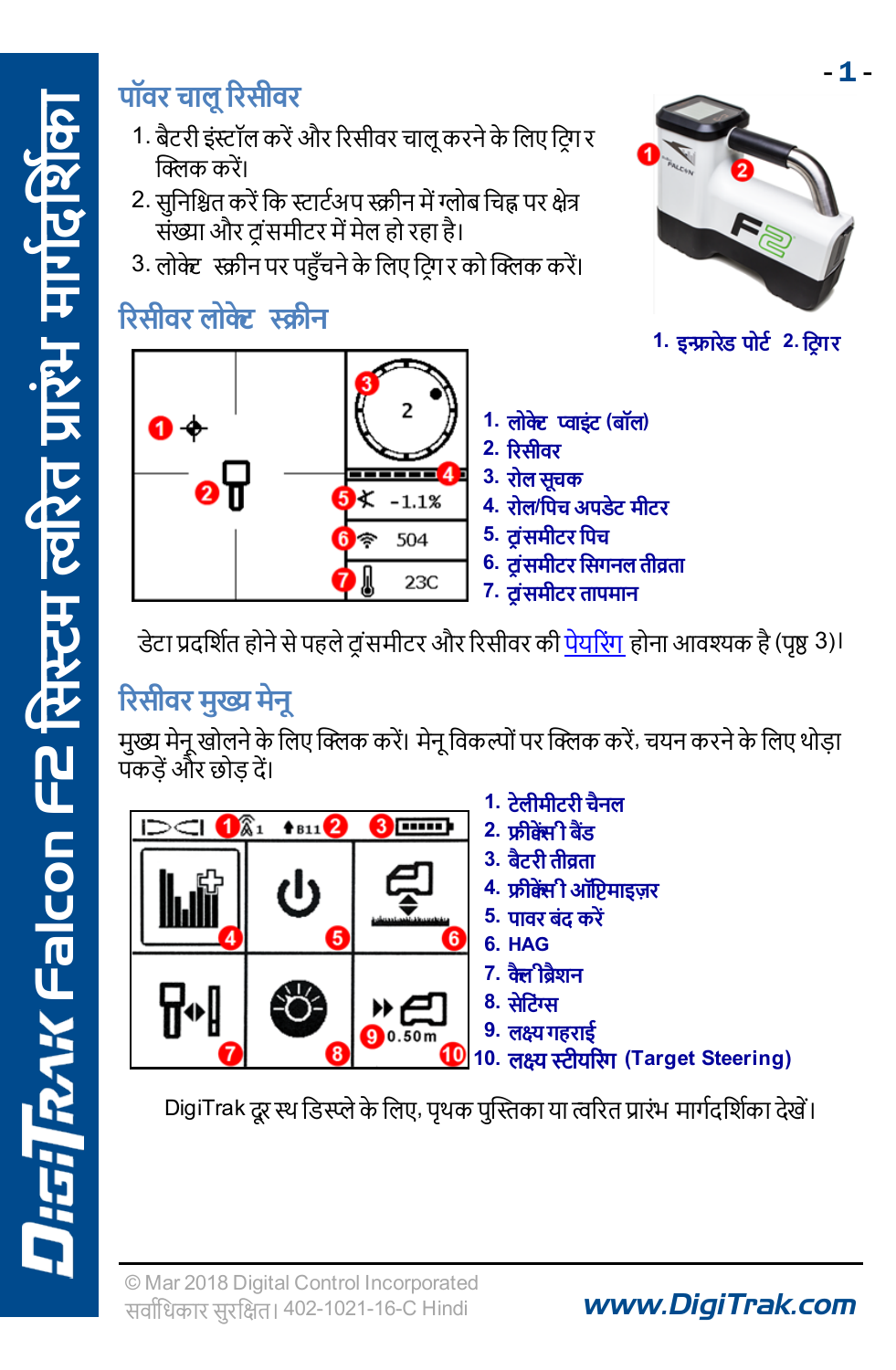#### **डिलिंग से पहले आवश्यक चरण**

- 1. सक्रिय व्यवधान ऑप्टिमाइज़ करें और मापें।
- 2. फ्रीक्वेंसी बैंड का चयन करें।
- 3. रिसीवर को ट्रांसमीटर के साथ पेयर करें।
- 4. बैकग्राउंड शोर की जाँच करें।
- 5. टोनों बैंड कैलीबैट करें।
- 6. अबव ग्राउंड रेंज की जाँच करें।

#### ऑप्टिमाइज़ करें और सक्रिय व्यवधान मापें

- hiř
- 1. टांसमीटर बंद रखकर, मुख्य मेनू से **फ्रीक्सी ऑप्टिमाइज़र** (FO) का चयन करें। फ्रीक्सेंी आॅप्टिमाइज़र नौ फ्रीक्क्सी बैंडों के लिए सक्रिय व्यवधान (शोर) रीडिंग दर्शाएगा।



- 2. फ्रीक्सेपी ऑप्टिमाइज़र परिणामों को प्रदर्शित करते हुए, बैकग्राउंड शोर रीडिंगों का निरीक्षण करते हए रिसीवर के साथ परे लक्षित बोर पथ पर चलें और जिन बिंदओं पर उल्लेखनीय बदलाव होता है. उन्हें चिह्नित करें।
	- **X** यदि बोर के साथ किसी बिंदु पर शोर स्तर उल्लेखनीय रूप से बढ़ता है, तो एक ऐसे बैंड (अगला चरण देखें) के चयन और पेयरिंग पर विचार करें जिसने इस बिंद तक अच्छा कार्य किया है। इसके बाद **निकास** चुनें और इस बिंदु पर फ्रीक्केरी ऑप्टिमाइज़र पुन: प्रारंभ करें ताकि इस उच्च व्यवधान क्षेत्र में उपयोग के लिए एक दस रा बैंड चनने और पैयर करने के लिए एक नया स्कैन कर सके

आपका रिसीवर क्वे ल सक्रिय व्यवधान का पता लगा सकता है, परोक्ष व्यवधान का नहीं । निम्न फ्रीक्सेंग ी बैंडों में परोक्ष व्यवधानों के बावजूद अच्छा निष्पादन करने की प्रवृत्ति होती है। मध्यम बैंड गहरे बोर में बेहतर निष्पादन दे सकते हैं और इनमें लंबे समय तक लक्ष्य स्टीयरिंग की क्षमता हो सकती है। उच्च बैंडों के पास थोडी कम सिगनल तीव्रता होती है, परंतु उनमें सक्रिय व्यवधानों जैसे पॉवर लाइनों के आस पास बेहतर निष्पादन देने की प्रवर्त्ति पाई जाती है।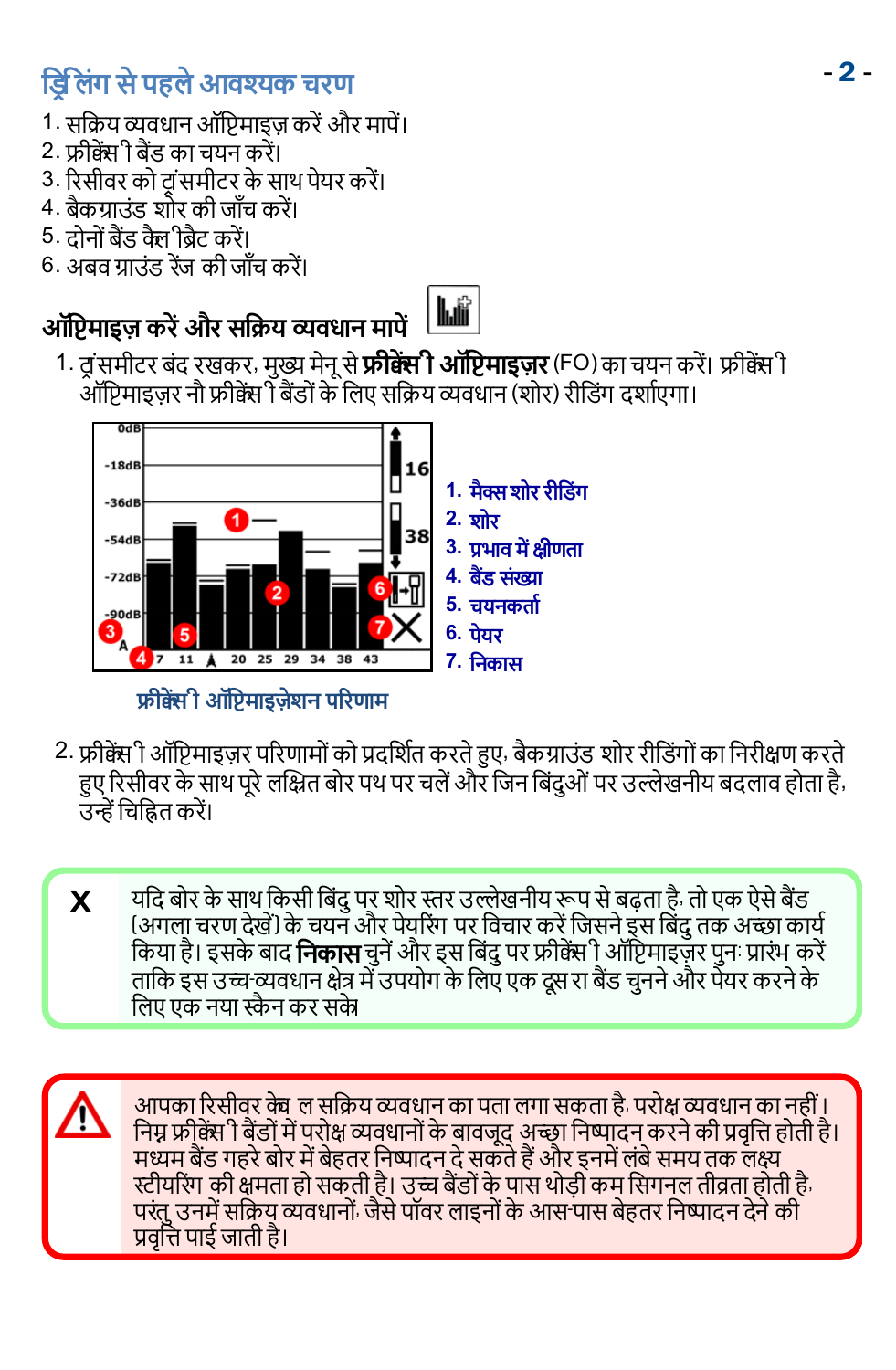#### **फीबेंसी बैंडों का चयन करें** से साथ से साथ से साथ से साथ से अपनी के बीच की बीच की बीच की बीच की बीच की बीच की ब

3. इन्छित बैंड तक ले जाने के लिए चयनकर्ता क्लिक करें, चयन करने के लिए थोडा पकड़ें, उसके बाद इसे ऊपर या नीचे बैंड (टांसमीटर का मँह ऊपर या नीचे किए जाने पर उसका पॉवर जिस बैंड के साथ चाल होता है) के रूप में असाइन करें। वैकल्पिक रूप से, दूस रे बैंड को इसके विपरीत <u>बैंड के रूप में सेट करें।</u>



आप जिस बैंड का उपयोग करना चाहते हैं; यदि उसका नंबर स्क्रीन के दाएँ किनारे पर पहले से प्रदर्शित है. तो भी इसे चयन करें। आपके द्वारा चयनित बैंड को उन फ्रीक्कें ीयों के साथ ऑप्टिमाइज़ किया जाएगा जो पिछली बार की फ्रीक्केंस थिों से भिन्न होंगी।

#### <span id="page-2-0"></span>रिसीवर को ट्रांसमीटर के साथ पेयर करें।

- 4. वंसमीटर बैटरियाँ और उनके सिरों के कैम इंस्टॉल करें; .<br>फ्रीक्वेंस 1 ऑप्टिमाइज़र शोर के रीडिंग में बढोत्तरी यह दर्शाती है कि टांसमीटर चालू है।
- 5. **पेयर -ि**(फ्लैशिंग) का चयन करें।
- 6. वंसमीटर के इनफ्रारेड पोर्ट को रिसीवर के इन्फ्रारेड पोर्ट से 5 सेमी से कम दरी पर रखें।

यदि आप दो नए बैंड असाइन करते हैं, तो दोनों समान समय पर पेयर करेंगे. और रिसीवर पहले नीचे बैंड का उपयोग करने के लिए सेट होगा।



7. पेयरिंग पूर्ण करने के लिए चेक चिह्न √ का चयन करें।

#### बैकग्राउंड शोर की जाँच करें

8. लोक्ट स्क्रीन से बाहर निकलें। अपने सहकर्मी को टांसमीटर पकडाएँ जो आपके बगल में बोर की मैक्स लक्षित गहराई की लगभग बराबर दरी पर खड़ा रहे। साथ मिलकर समानांतर रूप से बोर पथ पर चलें, जिसमें रिसीवर बोर पथ के ऊपर हो। जब डेटा या सिगनल तीव्रता अस्थिर या गायब हो जाती है, तो उस क्षेत्र में पुनः ऑप्टिमाइज़ करने की सोचें (देखें चरण 1)।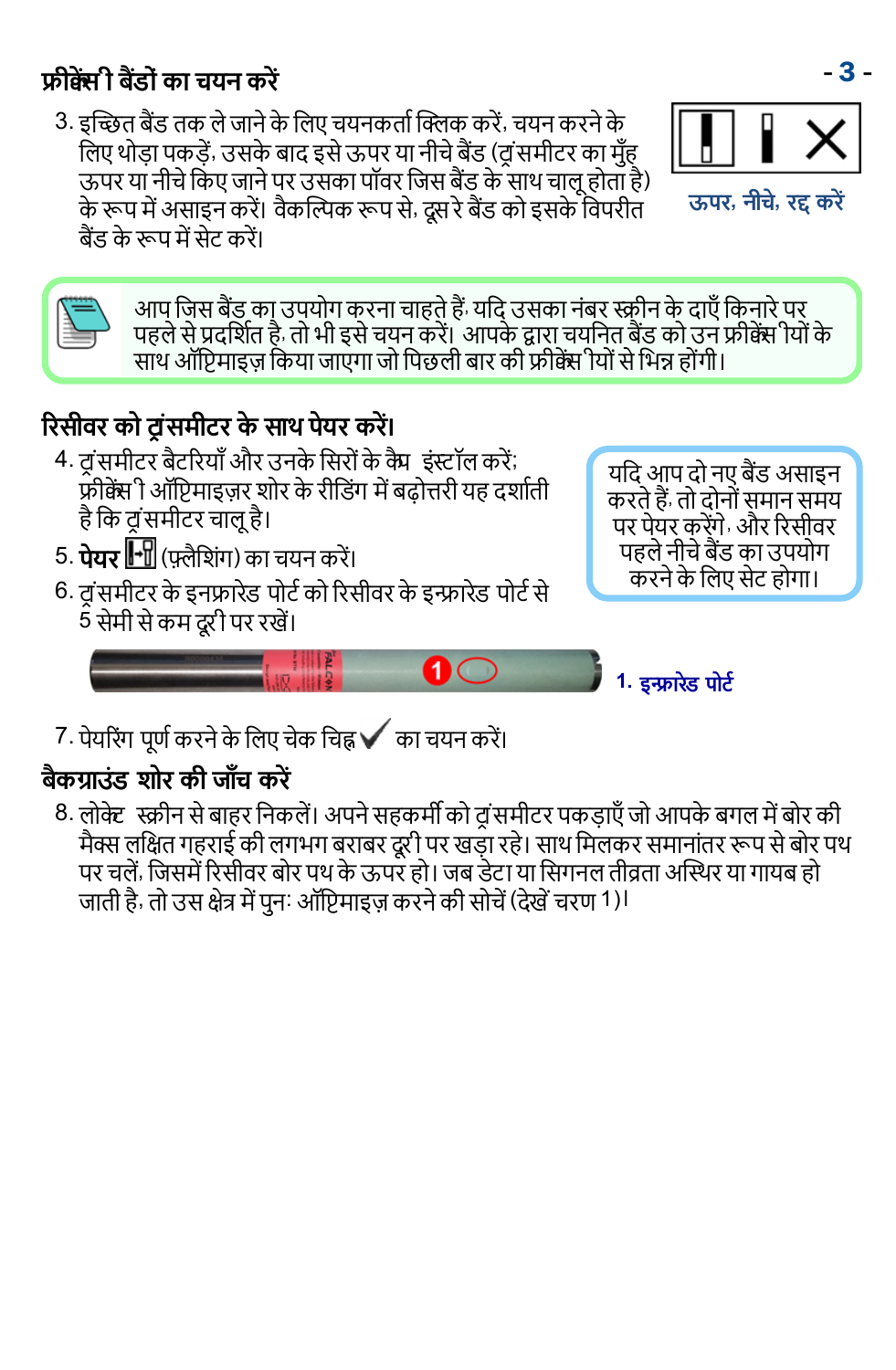#### ₩ <u> दोनों बैंड कैलीबैट करें</u>

प्रत्येक ऑप्टिमाइज़ेशन के बाद एक व्यवधान-मक्त वातावरण में कैल विशन आवश्यक है।

9. टांसमीटर को हाउसिंग में भूतल पर रिसीवर से 3 मी. दूर रखें।

10. मुख्य मेनू से, **क्ले ब्रिशन, 1PT CAL** का चयन करें, और केलीबेट पर क्लिक करें।

#### अबव ग्राउंड रेंज (AGR) की जाँच करें

11. दोनों बैंडों के लिए विभिन्न दुरियों, जो मैक्स अनुमानित बोर पथ तक हो सकती हैं, पर गहराई रीडिंग सत्यापित करने के लिए हमेशा टेप माप द्वारा AGR की जाँच करें। दूरी रीडिंग ±5% के भीतर होनी चाहिए।

AG  **1PT CAL** (1-बिंदु क्लेीब्रैशन) का चयन करें और AGR स्क्रीन पर 15 सेक्ंड तक प्रतीक्षा करें।

> यदि आप दो बैंडों का चयन करते हैं; तो दूस रे बैंड के लिए चरण 9-11 (क्ले )ब्रैशन और <sup>AGR)</sup> को दोहराएँ। लोक्ट स्क्रीन पर रोल संक्त क पर त्रटि चिह्न तब तक प्रदर्शित होता रहेगा. जब तक वर्तमान बैंड पर <sup>1-</sup>बिंदु क्ले ब्रिशन पूरा नहीं हो जाता।



# हाइट-अबव-ग्राउंड (HAG) मेन**्ट्रि**

HAG भूतल से पकड़े हुए रिसीवर के तल की दूरी होती है। मुख्य मेनू पर HAG सेट कर आप रिसीवर को भूमि पर रखे बिना ही भूमिगत गहराई की सटीक माप ले सकते हैं।



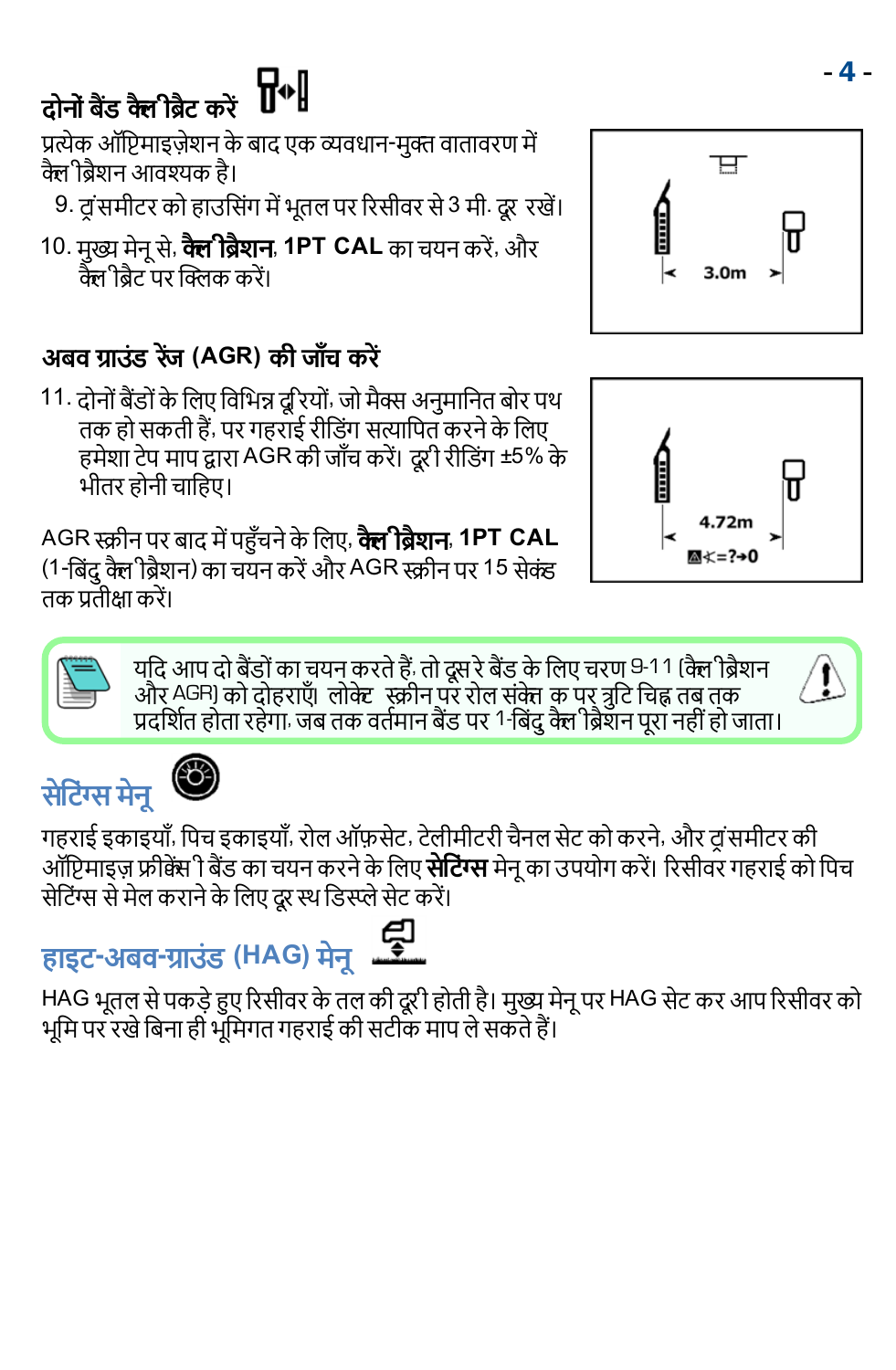### टांसमीटर फ्रीक्षेंसी बैंड बढलना

व्यवधानों पर काब पाने के लिए बोर-पर्व या बोर-मध्य क्लै ब्रिशन के दौरान फ्रीक्कें! वैंडों के बीच स्विच करें।



रिसीवर और व समीटर दोनों पर फ्रीक्षेंस ी बैंड एक पॉवर चक्र के बाद भी चयनित रहता है।

#### अबव ग्राउंड – पॉवर-चालू विधि

नीचे बैंड में पॉवर चालू करने के लिए ट्रांसमीटर का मुँह नीचे की ओर रखते हुए ट्रांसमीटर बैटरियाँ डालें (बैटरी कंक्ष शीर्ष पर, दाईं ओर दिखायाँ गया है)। ऊपर बैंड में पॉवर चाल करने के लिए व समीटर का मुँह ऊपर की ओर करके बैटरियाँ डालें।

#### अबव ग्राउंड – टिल्ट विधि



व समीटर को स्तर (0±10°) पर कम से कम पाँच सेक्ंड के लिए पॉवर ऑन में बैठने दें, ट्रांसमीटर को 10–18 सेक्ंड) तक ऊपर लगभग +65° (लगभग ऊर्ध्व) झुकाएँ, उसके बाद 10–18 सेक्ंड) के लिए स्तर पर वापस लौटें, इस अनुक्रम के दौरान घड़ी की सुइयों की स्थिति ±2 पर बनाए रखें। जब व समीटर बैंड बदलता है, तब डेटा रिसीवर से गायब हो जाता है।

#### भूमिगत (बोर-मध्य) – 10/2/7 रोल विधि

रोल ऑफ़सेट अक्षम करें (यदि सक्षम हो तो)। व़ंसमीटर को घड़ी की सुइयों की दिशा में स्थिति 10±1 तक रोल करें और 10−18 सेक्ंड) तक प्रतीक्षा करें, आहिस्ता से घड़ी की सुइयों की दिशा में स्थिति 2±1 ...<br>तक रोल करें और 10–18 सेक्ंड प्रतीक्षा करें, और आहिस्ता से घड़ी की सुइयों की दिशा में स्थिति 7±1 तक रोल करें। टांसमीटर 20 सेक्ंड के भीतर बैंड बदलता है और डेटा रिसीवर से गायब हो जाता है। यदि लाग हो तो रोल ऑफ़सेट सक्षम करें।

#### भूमिगत (बोर-मध्य) – RRS रोल विधि

घड़ी की सुई की किसी भी स्थिति पर कम से कम 40 सेक्ंड बने रहें।बने रहें। से 30 सेक्ंड के भीतर करें, और यह दो बार दोहराएँ जिससे क्लु 3 चक्कर हो जाएँ (RRS3)।।व समीटर 60 सेक्ंड के अंदर फ्रीक्वेंसी बैंड बटलता है।

## रिसीवर फ्रीक्षेसी बैंड बदलना ||"|

यदि आप अपने व समीटर पर बैंड बदलते हैं, तो आपको यह रिसीवर पर भी करना चाहिए। मुख्य मेनू पर, **सेटिंग्स > टांसमीटर विकल्प** चयन करें और अन्य फ्रीक्केंस ी बैंड चुनें। लोक्ट स्क्रीन पर लौटें, जिसमें डेटा नए बैंड पर दांसमिशन जारी करता प्रदर्शित होना चाहिए।

SuperCell 3.6 V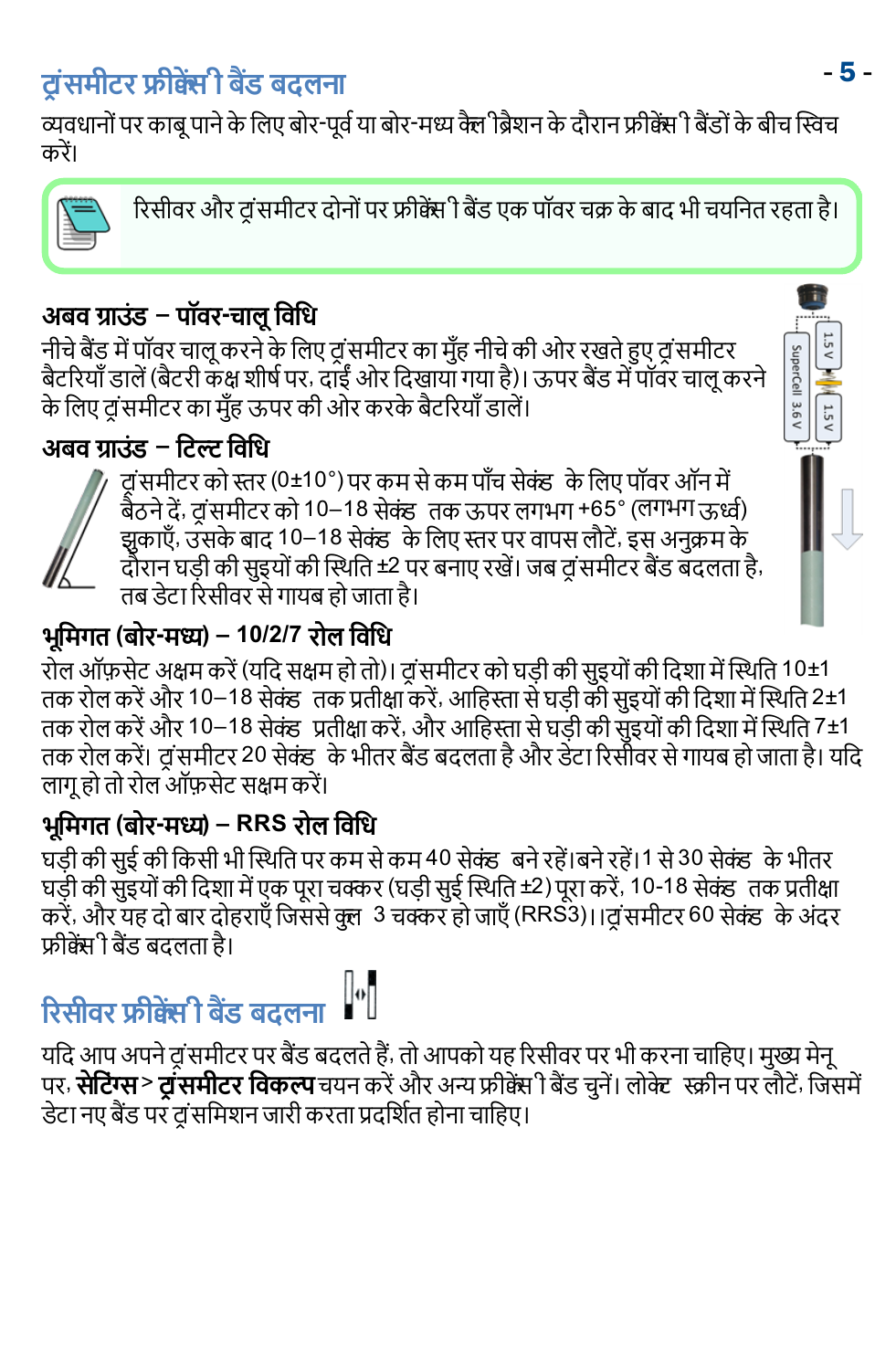<span id="page-5-0"></span>

मैक्स मोड से, उच्च-व्यवधान क्षेत्रों में, जहाँ रीडिंग अस्थिर होता है, गहराई/डेटा रीडिंग प्राप्त करने में मदद मिलती है।

- मैक्स मोड रीडिंग लेते समय डिल हेड स्थिर रहना चाहिए।
- मैक्स मोड में प्रवेश करने के लिए टि्ग र को कम से कम पाँच सेक्ंड) तक पकड़ें। जब तक मैक्स मोड टाइमर पूर्ण होने से पहले रीडिंग स्थिर नहीं हो जाते, तब तक डेटा को उपयोगी न मानें।
- हमेशा तीन मैक्स मोड रीडिंग लें; सभी संगत होने चाहिए।

इस सुविधा के उपयोग पर अतिरिक्त महत्वपूर्ण जानकारी के लिए सिस्टम संचालक की पुस्तिका देखें।

#### सिगनल क्षीणता

जब रिसीवर 3 मी से कम गहराई के लिए ट्रांसमीटर सिगनल क्षीण करता है तो रोल सूचक और फ्रीक्वेंस ी ऑप्टिमाइज़र परिणामों में एक **A** चिह्न दिखाई दे सकता है। यह सामान्य है। यदि सिगनल तीव्रता फ़्लैश करते हुए अत्याधिक व्यवधान का संकेत दे रही है, तो संचालक की पुस्तिका देखें।

> DigiTrak<sup>®</sup> प्रशिक्षण वीडियो www.youtube.com/dcikent पर देखें।

**PPOPATED** 

Printed<sup>®</sup> 4/10/2018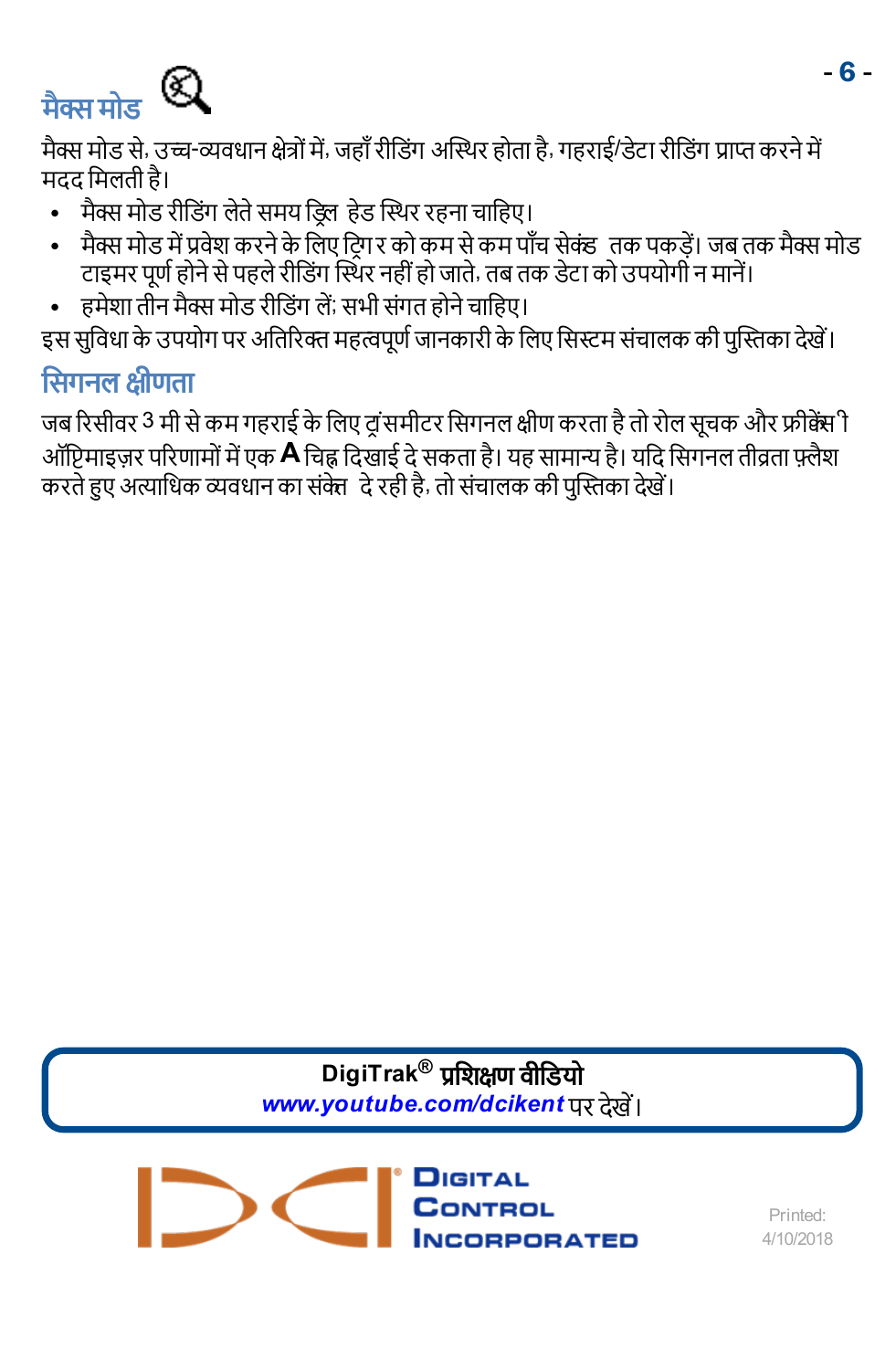## - 7 -

- 1. लक्ष्य बॉल को बॉक्स के केंद्र में लाकर FLP और RLP ढँढें।
- 2. FLP पर पूर्वानुमानित गहराई रीडिंग के लिए टिग र दबाए रखें।
- 3. बॉक्स में लाइन को FLP और RLP के मध्य स्थल लाकर LL का पता लगाएँ (पिछले पृष्ठ पर लोक्टे स्कीन देखें)।
- 4. FLP और RLP के मध्य रेखा पर LL पर टिंग र दबाकर गहराई देखें।
- 5. टिगर को पाँच सेक्ंड से अधिक पकड़ने से मैक्स मोड सक्षम हो जाता है (पृष्ठ [6](#page-5-0) देखें)।

#### ट्रांसमीटर सिगनल फ़ील्ड ज्यामिति

#### समतल ट्रंसमीटर



**1.**

- **2. RLP: Rear Locate Point** लोकेट प्वाइंट
- **3. LL: Locate Line**
- **4. FLP: Front Locate Point** लोकेट प्वाइंट



व ंसमीटर के पिच्ड होते समय FLP और RLP, LL से समान दूरी पर नहीं हैं।